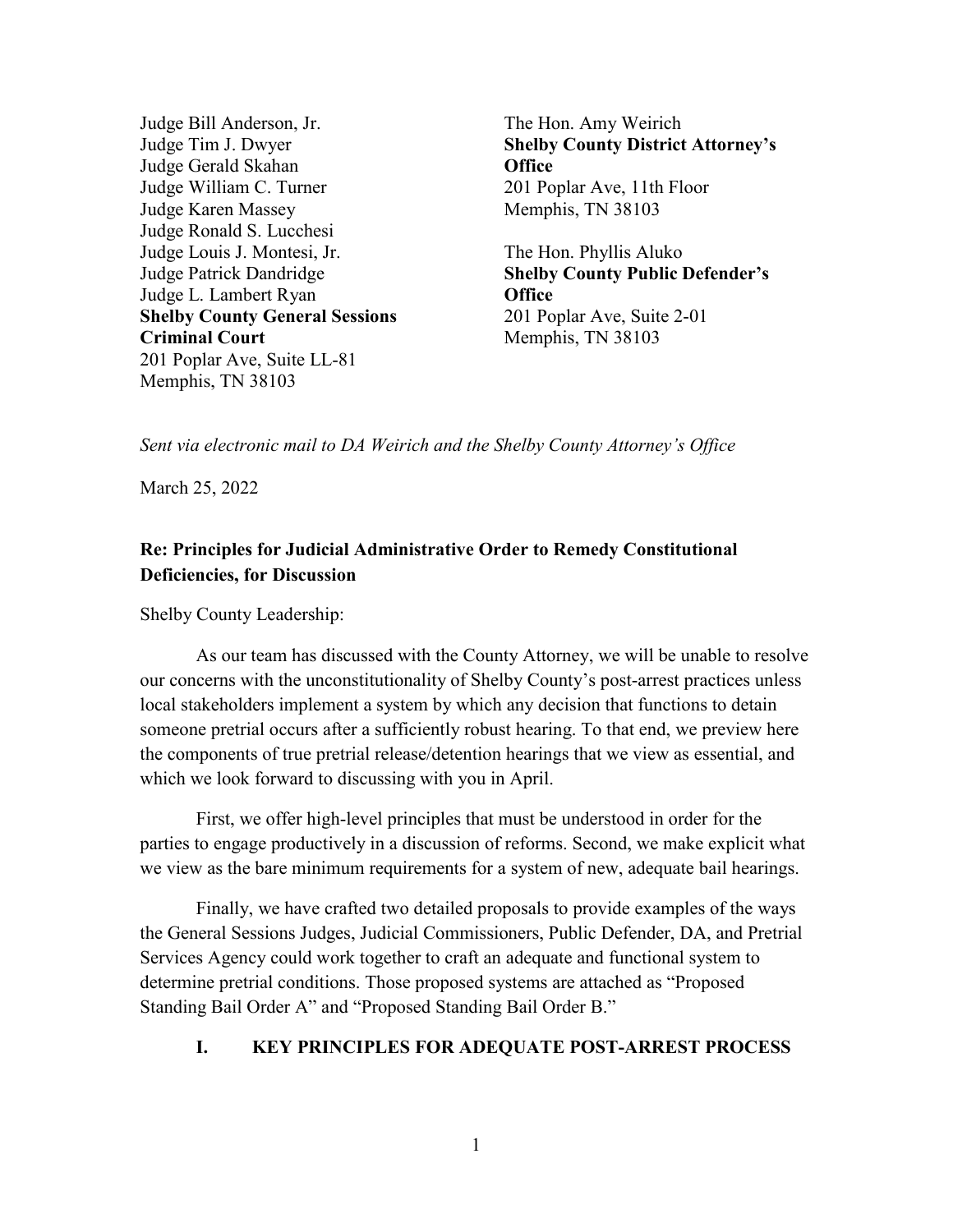While the particulars, such as what judicial officer presides over a given proceeding, what proceedings are called, where they occur, and—within reason—the timing of hearings, are all subject to negotiation, we view the below principles as nonnegotiable if we are to resolve our concerns short of litigation.

#### **A. The United States Constitution, and Not Simply Tennessee Statute, Governs the Decision to Incarcerate Someone Prior to Trial**

It is essential that policymakers understand that their obligations to arrested persons stem not only from Tennessee law, but also from the United States Constitution, which requires that all persons be afforded due process and equal protection under the law. Our letter from December  $1<sup>st</sup>$  of last year and our materials point to a number of authorities for the constitutional principles that apply to the pretrial release or detention decision. *See, inter alia, Weatherspoon v. Oldham*, 2018 WL 1053548, at \*7 (W.D. Tenn. Feb. 2, 2018) (concluding Shelby County trial court erred by "focus[ing] solely on the statutory bail-amount factors at Tenn. Code. Ann. §40-11-118."). Local officials are required to uphold both state and federal law in the execution of their duties and are liable for violations of federal law.

# **B. A Money Bail Amount that an Individual Cannot Afford is the Equivalent of a Detention Order**

Imposing a secured bail requirement that an individual cannot afford to pay is the functional equivalent of detaining them pretrial. *See Hill v. Hall*, 2019 WL 4928915, at \*19 (M.D. Tenn. Oct. 7, 2019) ("[T]he setting of bail . . . that the defendant would be unable to post . . . clearly amounted to a de facto detention order…"); *Weatherspoon v. Oldham,* 2018 WL 1053548, at \*6 (W.D. Tenn. Feb. 26, 2018) (expressing the "general proposition" that "requiring money bail as a condition of release at an amount impossible for the defendant to pay is equivalent to a detention order, which is only appropriate when the state shows and the court finds that no condition or combination of conditions of release could satisfy the purposes of bail, to assure the defendant's appearance at trial or hearing and the safety of the public."); *United States v. Leathers*, 412 F.2d 169, 171 (D.C. Cir. 1969) ("[T]he setting of bond unreachable because of its amount would be tantamount to setting no conditions at all."); *State v. Brown*, 338 P.3d 1276, 1292 (N.M. 2014) (unattainable money bail is simply a "less honest method of unlawfully denying bail altogether"); *Brangan*, 80 N.E.3d at 963 (Unattainable money bail "is the functional equivalent of an order for pretrial detention."); *United States v. Mantecon-Zayas*, 949 F.2d 548, 550 (1st Cir. 1991) (safeguards required for *de facto* detention order same as transparent detention order); *Schultz v. State*, 330 F. Supp. 3d 1344, 1358 (N.D. Ala. 2018) ("unattainable bond amounts . . . serve as *de facto* detention orders for the indigent).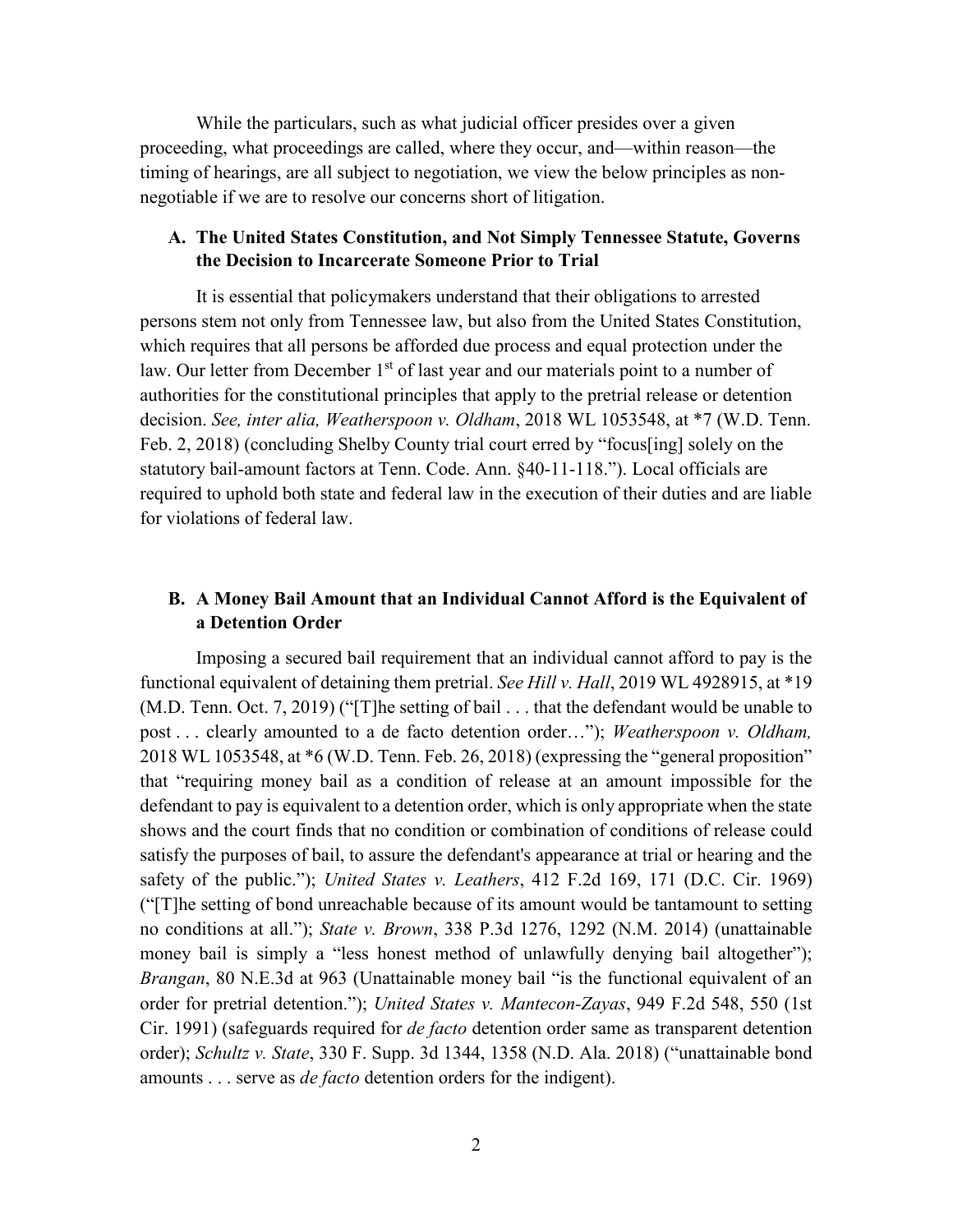While pretrial detention *can* be justified in certain cases consistent with due process, to do so requires adequate procedural protections, an exploration of less-restrictive alternatives, and findings that detention is necessary. The U.S. Supreme Court has made clear that under any regime, pretrial detention should be the "carefully limited exception" to the "norm" of release. *United States v. Salerno*, 481 U.S. 739, 755 (1987). Orders that detain have to be rigorously justified because the right to one's bodily liberty pretrial is "fundamental" and thus any government action that infringes it must be narrowly tailored to advance a compelling government interest. *Id.* 

This straightforward principle is the basis for our proposals requiring a determination of each individual's ability to pay a sum of bail. This is also why there must be a delineation between orders of affordable and unaffordable bail: one functions to release the individual, the other to detain. This does not mean that judicial officers evaluating appropriate conditions of release (including bail) are to ignore other factors in calibrating appropriate release orders. However, local officials must acknowledge the reality that an order that functions to release and an order that functions to detain are meaningfully different and require different justifications and protections in order to be constitutionally sound.

#### **C. It is Unconstitutional to Detain Someone Simply Because They Cannot Afford a Sum of Money**

Because it is unconstitutional to detain someone due only to their inability to pay, and because orders that serve to detain require sufficient justification to be legal, it is essential that judicial officers actually *know* whether or not they are detaining someone. The most common way to achieve this safeguard is through an ability to pay determination, which we have suggested and which should not be especially burdensome in Shelby County, given Pretrial Services officers already interview nearly all arrestees coming into the jail. An individualized, accurate assessment of what a person could afford in bail could be gleaned with small modifications to the existing Pretrial Service Interview. A number of jurisdictions have incorporated models to assess a person's real ability to pay a sum of money, and we have recommended that Shelby County work with the Vera Institute to implement a version of their Ability to Pay Calculator, which Vera is willing to offer and assist with at no cost.

#### **D. Due Process Requires that Pretrial Liberty be Determined at a Real Hearing with a Robust Evidentiary Standard**

Consistent with the Fourteenth Amendment, Shelby County may not continue to detain people on money bail amounts they cannot afford without a true hearing. It is a core tenant of due process that the government cannot deprive someone of their bodily liberty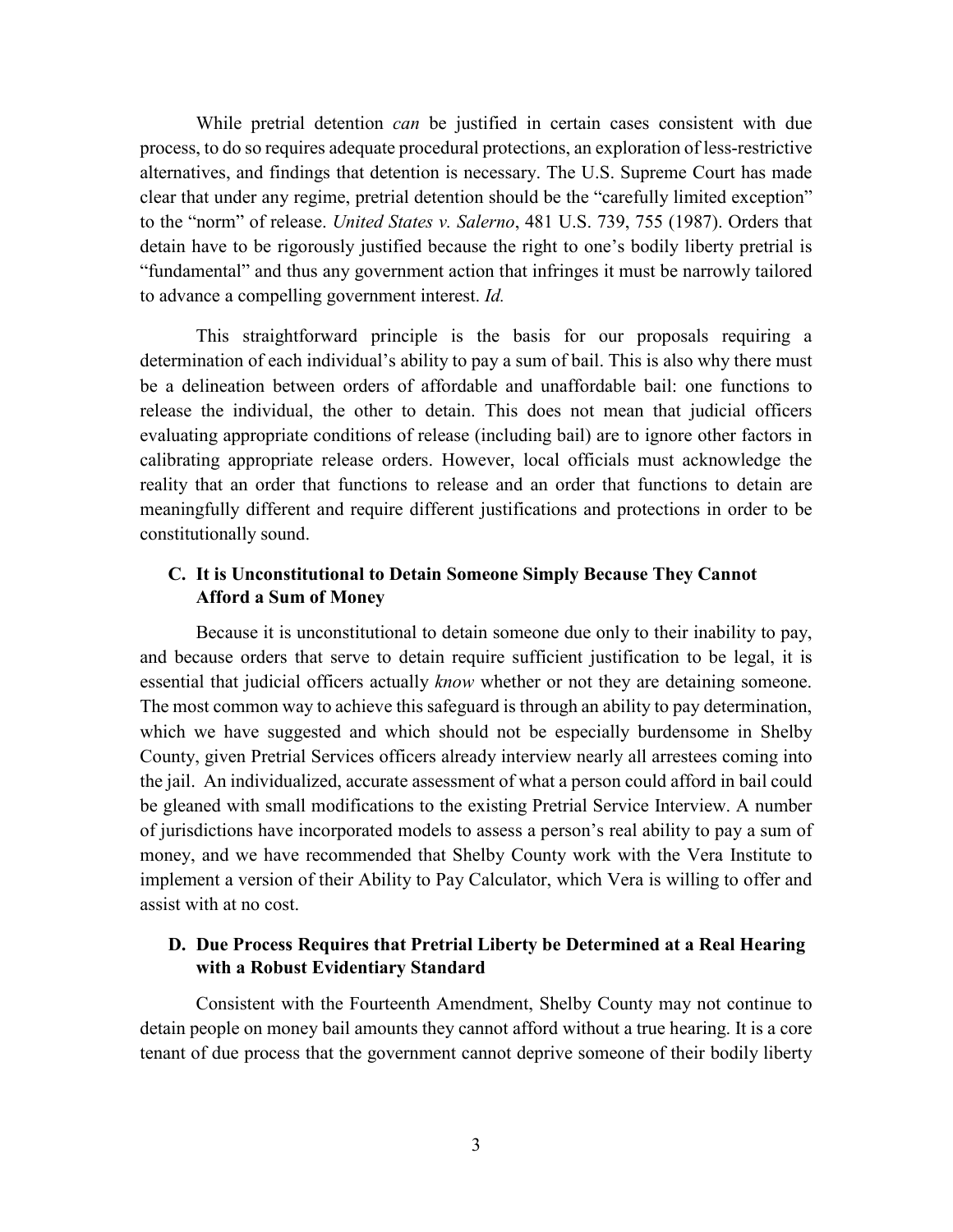without adequate justification.<sup>[1](#page-3-0)</sup> Procedural safeguards are required to protect against systemic deprivations of this right. We go into more detail about these requirements in the next section.

#### **E. Shelby County Officials Should Commit to Practices That Comply with Federal Law and Promote Fairness, Efficiency, and Success**

We remain hopeful that local officials will see our invitation to engage as an opportunity, not only to remedy the legal deficiencies in the existing system, but also to incorporate practices that will make the system work better for all and, if done in a manner that embraces increased releases, save the County millions in taxpayer dollars. Numerous jurisdictions have undertaken the kinds of reforms we hope Shelby County will embrace: decreasing detention and increasing the kinds of effective, practical supports available to facilitate successful pretrial release, increasing transparency and equity while saving on ballooning incarceration budgets. Our proposals did not come from a vacuum, but from years of experience working with and learning from empirical researchers, practitioners, and policymakers across the country who have embraced meaningful pretrial reform.

We suggest that you speak with judges and pretrial service practitioners from jurisdictions that have undergone reforms in order to better understand the feasibility of our proposals and the benefits they are likely to reap, including but not limited to lower incarceration costs, increased public confidence in the equity and fairness of the criminal justice system, along with improved or consistent court appearance and arrest rates. Judicial officers in Harris County, Texas would be very knowledgeable about adopting changes similar to those we propose, including the benefits of those reforms. We also understand that judges in Knox County, TN recently adopted a bail hearing system in response to a similar litigation demand as the one our groups issued to you. The Knox

l

<span id="page-3-0"></span><sup>&</sup>lt;sup>1</sup> The Supreme Court has long recognized that "[f]reedom from bodily restraint has *always* been at the core of the liberty protected by the Due Process Clause." *Foucha v. Louisiana*, 504 U.S. 71, 80 (1992) (emphasis added) (citing *Youngberg v. Romeo*, 457 U.S. 307, 316 (1982)); *accord Zadvydas v. Davis*, 533 U.S. 678, 690 (2001). Consistent with these foundational cases, the Court reaffirmed the importance of what it identified as the "fundamental" interest in pretrial liberty in *Salerno*, holding that, as a "general rule," "substantive due process" prohibits "detain[ing] a person prior to a judgment of guilt in a criminal trial." 481 U.S. at 749–50; *see also Lopez-Valenzuela v. Arpaio*, 770 F.3d 772, 780– 81 (9th Cir. 2014) (en banc) (collecting cases finding that *Salerno* "involved a fundamental liberty interest and applied heightened scrutiny"); *Caliste v. Cantrell*, 329 F. Supp. 3d 296, 310 (E.D. La. 2018) (Arrestees have "fundamental right to pretrial liberty."); *State v. Wein*, 417 P.3d 787, 791 (Ariz. 2018) (Pretrial liberty is "fundamental right" that may only be infringed "in appropriate and exceptional circumstances," where the "government's interest" "outweigh[s] an individual's strong interest in liberty.") (citation and quotation marks omitted); *Brangan v. Commonwealth*, 80 N.E.3d 949, 961 (Mass. 2017) ("The Fourteenth Amendment . . . establish[es] a fundamental right to liberty and freedom from physical restraint that cannot be curtailed without due process of law.").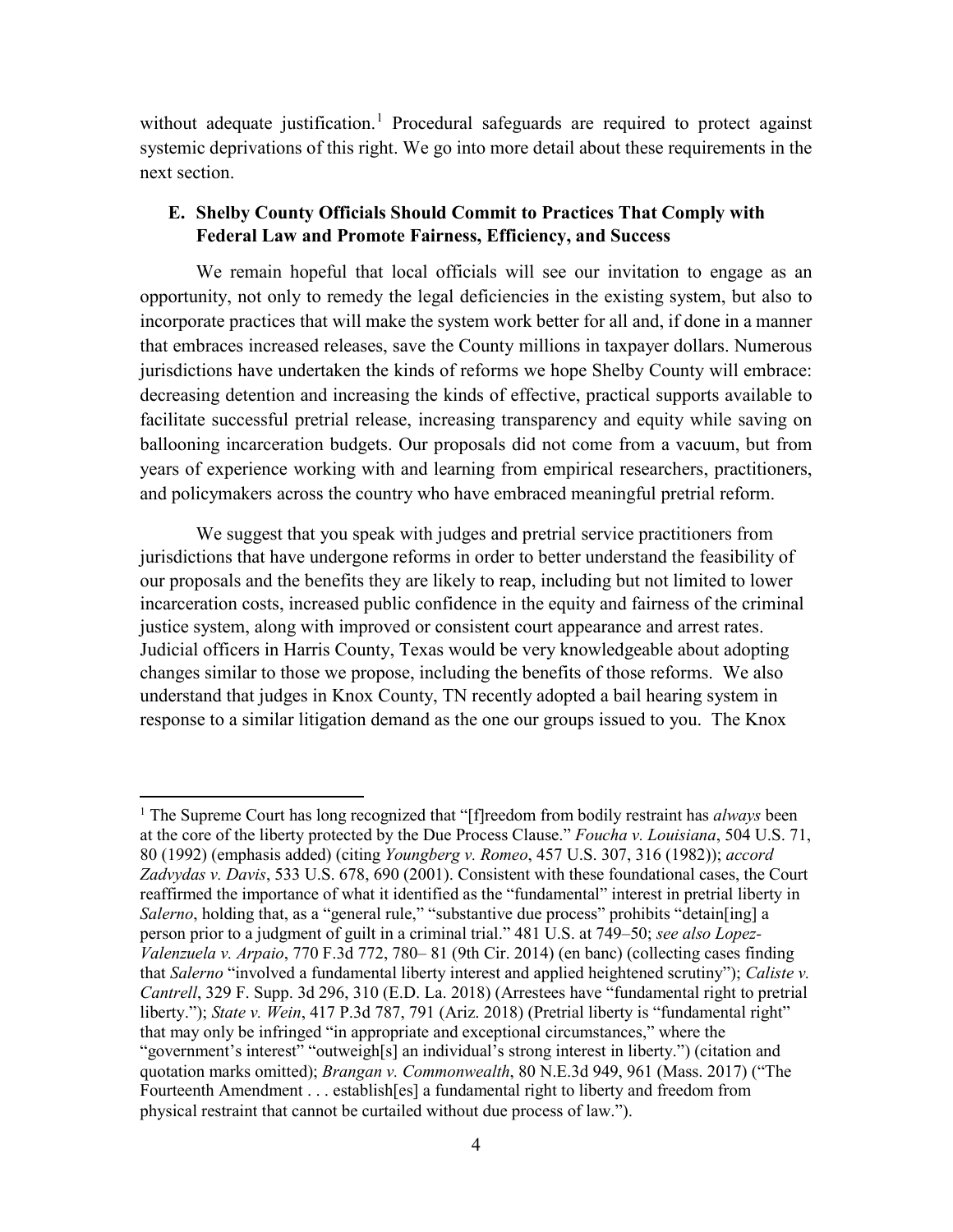County General Sessions Order is on file with the County Attorney. Our colleagues at JMI likely have other contacts they could suggest.

# **II. BARE MINIMUM REQUIREMENTS FOR HEARINGS**

A judicial decision to release or detain (which a bail decision entails, because those who cannot afford the bail amount set will be detained) must be accompanied by sufficient procedural safeguards, and must be justified after considering less-restrictive alternatives.

While the specifics of a hearing system such as scheduling, recording, location, and staffing can be negotiated, in our view Shelby County officials must be willing to adopt true bail hearings to bring the current system into compliance with federal law.

While there are a number of ways to do this, it is essential that *prior to any order that functions to detain (including an order of unaffordable bail):*

- The individual receives a real hearing held within a reasonable period of time of arrest, which should generally be within [2](#page-4-0)4 hours, and no later than 48 hours<sup>2</sup>;
- The hearing must be open to the public, either by being held in an open forum, or by being live-streamed if it is held via videoconference;
- The hearing must be recorded, either via live audio recording or court reporter;
- In advance of the hearing, individuals must be provided notice of the hearing, including the stakes of the hearing and what will be considered;<sup>[3](#page-4-1)</sup>
- The individual must have an opportunity to be heard at a hearing, including to present evidence and cross-examine any government witnesses;<sup>[4](#page-4-2)</sup>

<span id="page-4-0"></span>l <sup>2</sup> *See Torres v. Collins*, No. 2:20-CV-00026-DCLC, 2020 WL 7706883, at \*12 (E.D. Tenn. Nov. 30, 2020); *Valdez-Jimenez v. Eighth Jud. Dist. Ct.*, 460 P.3d 976, 987 (Nev. 2020); *Schultz v. Alabama*, 330 F. Supp. 3d 1344, 1360 (N.D. Ala. 2018); *Walker v. Calhoun*, 901 F.3d 1245, 1266–67 n. 11 (finding that ability to pay determinations as part of bail setting are "presumptively constitutional" if made within 48 hours of arrest.").

<span id="page-4-1"></span><sup>&</sup>lt;sup>3</sup> "[N]otice is essential to afford the prisoner an opportunity to challenge the contemplated action and to understand the nature of what is happening to him." *Vitek v. Jones*, 445 U.S. 480, 496, 100 S.Ct. 1254, 63 L.Ed.2d 552 (1980) (citing *Wolff v. McDonnell*, 418 U.S. 539, 564, 94 S.Ct. 2963, 41 L.Ed.2d 935 (1974) ). Notice must be tailored, "in light of the decision to be made, to 'the capacities and circumstances of those who are to be heard,' to insure that they are given a meaningful opportunity to present their case." *Mathews v. Eldridge*, 424 U.S. 319, 349, 96 S.Ct. 893, 47 L.Ed.2d 18 (1976) (quoting *Goldberg v. Kelly*, 397 U.S. 254, 268-69, 90 S.Ct. 1011, 25 L.Ed.2d 287 (1970) ). *See also Torres* at \*11; *Schultz v. Alabama*, 330 F. Supp. 3d 1344,1368 (N.D. Ala. 2018); *Caliste v. Cantrell*, 329 F. Supp. 3d 296, 312 (E.D. La. 2018).

<span id="page-4-2"></span> $4$  A criminal defendant's opportunity to be heard is a "fundamental requirement of due process.]" *Mathews*, 424 U.S. at 333. *See also Torres* at \*11; *Valdez-Jimenez v. Eighth Jud. Dist. Ct.*, 460 P.3d 976, 987 (Nev. 2020); *Schultz v. Alabama*, 330 F. Supp. 3d 1344, 1374 (N.D. Ala. 2018); *In re Kenneth Humphrey*, 482 P.3d 1008 (Cal. 2021); *Caliste v. Cantrell*, 329 F. Supp. 3d 296, 311 (E.D. La. 2018), *Bearden v. Georgia*, 461 U.S. 660, 672 (1983), and *Cain v. City of New Orleans*, 281 F.Supp.3d 624, 652 (E.D. La. 2017)).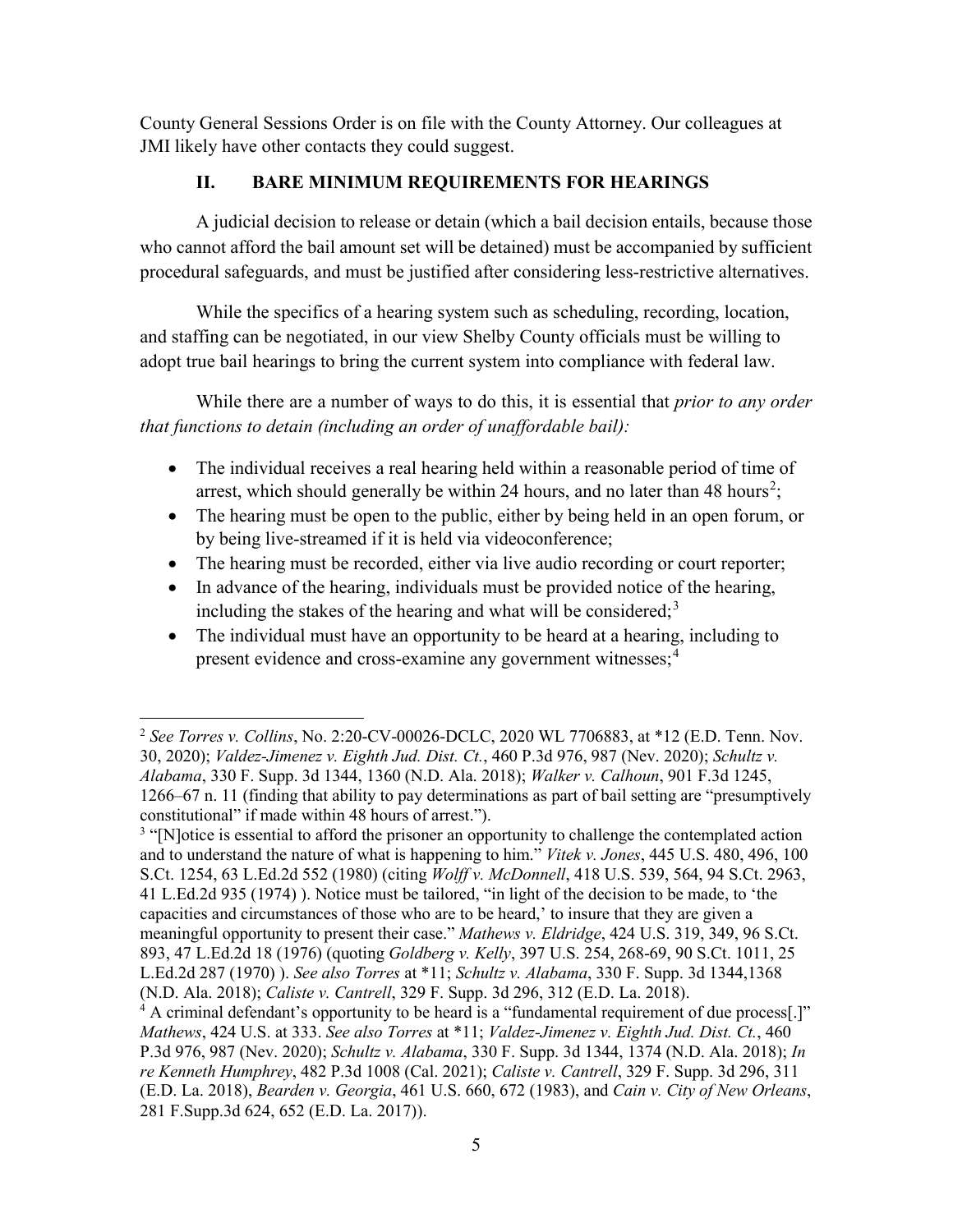- Counsel should be made available for the arrested person, though they retain the right to represent themselves (this is generally achieved by having a "duty" attorney staff the hearing for the public defender's office, on a provisional basis only); $5$
- The hearing must be governed by an evidentiary standard<sup>[6](#page-5-1)</sup> by which the government carries the burden to justify detention (including on an unaffordable bail), generally the "clear and convincing evidence" standard;<sup>[7](#page-5-2)</sup>
- Prior to the imposition of any condition that serves to detain, the judicial officer must give meaningful consideration of alternative, less-restrictive conditions of release; [8](#page-5-3)
- In order to know whether the judge's order will be one that serves to release or detain, there must be an inquiry into, and factual findings that address, the arrestee's ability to pay any bail requirement:  $9$

 $\overline{a}$ 

<span id="page-5-2"></span><sup>7</sup> The U.S. Supreme Court has indicated that clear and convincing is the appropriate standard whenever the personal interest at stake is "particularly important" and "more substantial than mere loss of money." *Santosky v. Kramer*,455 U.S. 745, 756 (1982). The only pretrial detention scheme to ever be evaluated by the U.S. Supreme Court was considered adequate in part because under federal practice "[i]n a full-blown adversary hearing, the Government must convince a neutral decisionmaker by clear and convincing evidence that no conditions of release can reasonably assure the safety of the community or any person." *Salerno*, 481 U.S. at 750. *See, also Schultz*, 330 F. Supp. 3d at 1372; *Caliste,* 329 F. Supp. 3d at 315.

<span id="page-5-3"></span><sup>8</sup> *See supra* note 11; *see also Weatherspoon* (Shelby County trial court violated due process by failing to consider non-monetary release options before imposing unaffordable bail, and by imposing unaffordable bail without determining that no other combination of conditions would be adequate).

<span id="page-5-4"></span><sup>9</sup> *Torres* at \*13; *Rodriguez v. Providence Cmty. Corr., Inc.*, 155 F. Supp. 3d 758, 2015 WL 9239821, at  $*6-*9$  & n.10 (M.D. Tenn. 2015) (enjoining state policy requiring monetary payment for probationers to obtain release pending a revocation hearing "without an inquiry into the individual's ability to pay the bond and whether alternative methods of ensuring attendance at revocation hearings would be adequate"); *Jones v. The City of Clanton*, 2015 WL 5387219, at \*2 (M.D. Ala. Sept. 14, 2015) (holding that the "use of a secured bail schedule to detain a person after arrest, without an individualized hearing regarding the person's indigence and the need for bail or alternatives to bail, violates the Due Process Clause of the Fourteenth Amendment"); *Williams v. Farrior*, 626 F. Supp. 983, 985 (S.D. Miss. 1986) ("[I]t is clear that a bail system which allows only monetary bail and does not provide for any meaningful consideration of other possible alternatives for indigent pretrial detainees infringes on both equal protection and due process requirements."); *Buffin v. City & Cty. of San Francisco*, 2018 WL 424362, at \*7 (N.D.

<span id="page-5-0"></span><sup>5</sup> *Torres* at \*13 ("Simply put, an arrestee has a right to representation at a bail hearing or at an initial appearance hearing that also constitutes a bail hearing."); *Booth v. Galveston*, 352 F. Supp. 3d 718, 738 (S. D. Tex. 2019) ("There can really be no question that an initial bail hearing should be considered a critical stage of trial" such that counsel must be provided.); *Caliste*, 329 F. Supp. 3d at 315 (E.D. La. 2018).

<span id="page-5-1"></span><sup>&</sup>lt;sup>6</sup> "The function of a standard of proof, as that concept is embodied in the Due Process Clause and in the realm of factfinding, is to instruct the factfinder concerning the degree of confidence our society thinks he should have in the correctness of factual conclusions for a particular type of adjudication." *Addington v. Texas*, 441 U.S. 418, 423, 99 S.Ct. 1804, 60 L.Ed.2d 323 (1979) (internal quotation marks and citation omitted).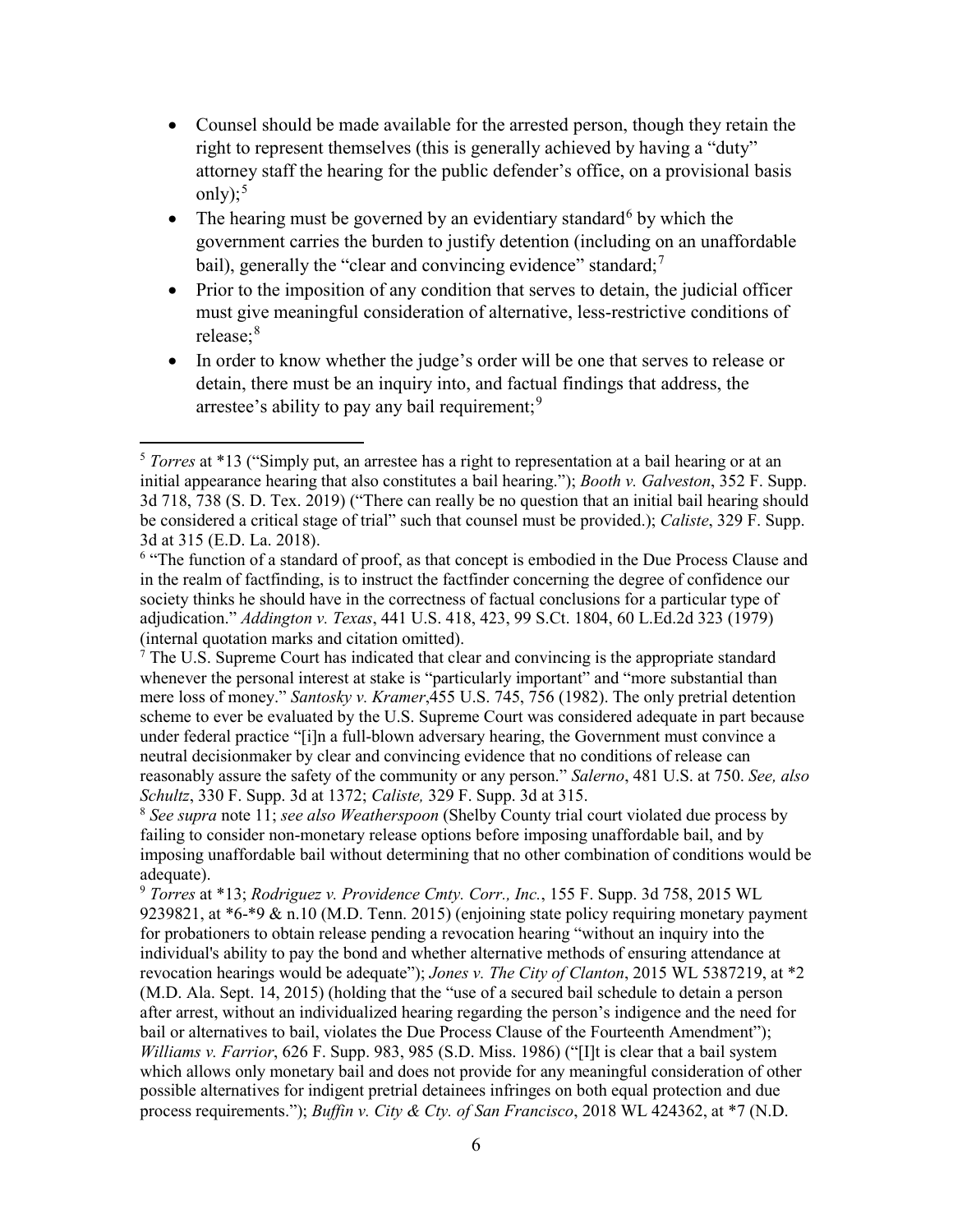- The judicial officer must provide an oral or written explanation of their decision imposing unaffordable bail, including the rationale for the decision and factual findings;  $10$  and
- The individual must be given an opportunity to appeal an order that serves to detain them.

#### **III. PREVIEW OF PROPOSED STANDING BAIL ORDERS**

We emphasize again that the safeguards outlined above must be in place *if the judge is going to potentially order an individual's detention* via unaffordable bail. Swift decisions to release an individual on their own recognizance, or to release them subject to conditions that do not require a financial payment, *do not* require as robust a set of processes, because decisions to release do not infringe on the fundamental right to bodily liberty.

To that end, we have suggested one potential system in which judicial commissioners conduct initial screenings of cases solely to identify, in concert with Pretrial Services, individuals who should be immediately released on recognizance, on non-financial conditions, or on an affordable bail. The County could thus streamline the cases that require a more fulsome hearing with counsel for the cases where unaffordable bail is being considered in earnest. This is the system outlined in "Standing Bail Order A." Functionally, cases would first be screened by the judicial commissioner for recognizance release, and if recognizance release were not appropriate, for release on other conditions, including *affordable* bail (as determined through the ability to pay assessment done via Pretrial Services). If the judicial commissioner determines that no set of conditions will suffice to reasonably assure the arrestee's future court appearance, or has identifiable public safety concerns, the case proceeds for a fuller bail hearing before a General Sessions Judge within 24 to 48 hours of arrest.

The bare minimum hearing requirements could also be satisfied through the format of a single, one-time hearing. Under such a regime, all arrestees would proceed before a judicial officer for a complete determination of (1) first, whether their future court appearance can be reasonably assured by recognizance release, (2) second, whether

l

Cal. Jan. 16, 2018); *In re Kenneth Humphrey*, 482 P.3d 1008 (Cal. 2021); *Caliste v. Cantrell*, 329 F. Supp. 3d 296, 313 (E.D. La. 2018).

<span id="page-6-0"></span><sup>10</sup> *Torres* at \*13; *Goldberg*, 397 U.S. at 271, 90 S.Ct. 1011 (due process generally requires the decision maker to "state the reasons for his determination and indicate the evidence he relied on, though his statement need not amount to a full opinion or even formal findings of fact and conclusions of law"); *Holley v. Seminole Cty. Sch. Dist.*, 755 F.2d 1492, 1499 (11th Cir. 1985) ("It serves as a bulwark to our procedural due process review, in that a decision without basis in fact would tend to indicate that the procedures, no matter how scrupulously followed, had been a mockery of their intended purpose—rational decisionmaking."); *Caliste*, 329 F.Supp.3d at 311, 2018 WL 3727768, at \*9 (finding that *Salerno*, *Bearden*, and *Turner* demonstrate "the Supreme Court's emphasis on the due process requirements of an informed inquiry into the ability to pay and findings on the record regarding that ability prior to detention based on failure to pay").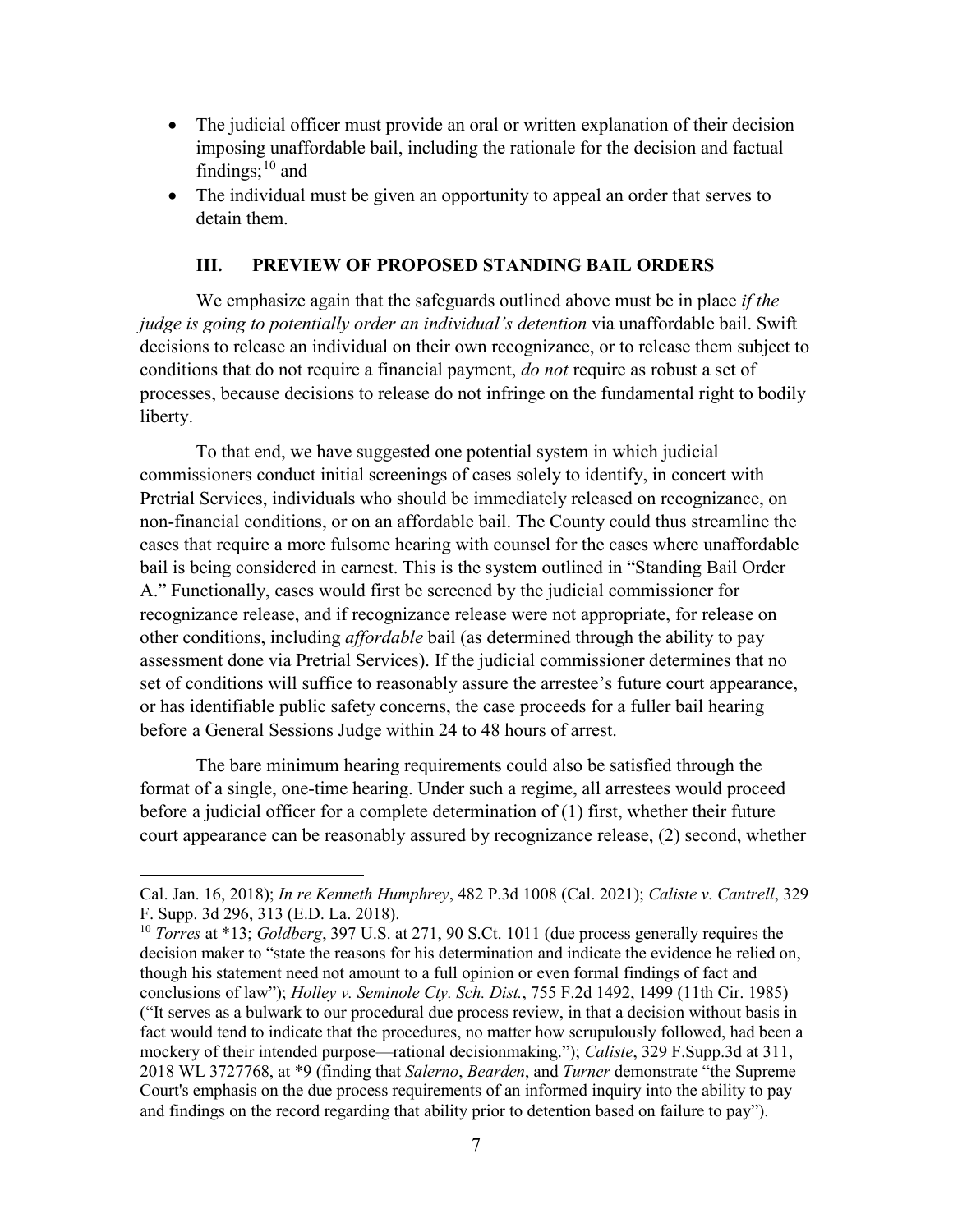their court appearance and the safety of the public can be reasonably assured by other conditions including affordable bail, and (3) third and finally, whether notwithstanding the availability of less-restrictive alternatives, their continued detention is necessary, as justified by the facts of the case. Such a single-step approach is fleshed out in "Standing Bail Order B."

We look forward to discussing these proposals with you, and addressing any questions or confusion you may have: we recognize the written documents that follow are a bit dense, but we offer them in the spirit of bring as detailed as possible.

Sincerely,

/*s/ Alexander C. Wharton* The Wharton Law Firm *On behalf of all counsel listed below*

Alexander C. Wharton The Wharton Law Firm 1575 Madison Ave The Wharton Building Memphis, TN 38104 Telephone: (901) 726-6884

Andrea Woods Yazmine Nichols American Civil Liberties Union 125 Broad Street, 18th Floor New York, NY 10004 Telephone: (212) 549-2500 awoods@aclu.org ynichols@aclu.org

Stella Yarbrough (Bar No. 33637) ACLU Foundation of Tennessee P.O. Box 120160 Nashville, TN 37212 Telephone: (615) 320-7142 syarbrough@aclu-tn.org

Josh Spickler (Bar No. 021019) Just City P.O. Box 41852 Memphis, TN 38174 Telephone: (901) 206-2226 josh@justcity.org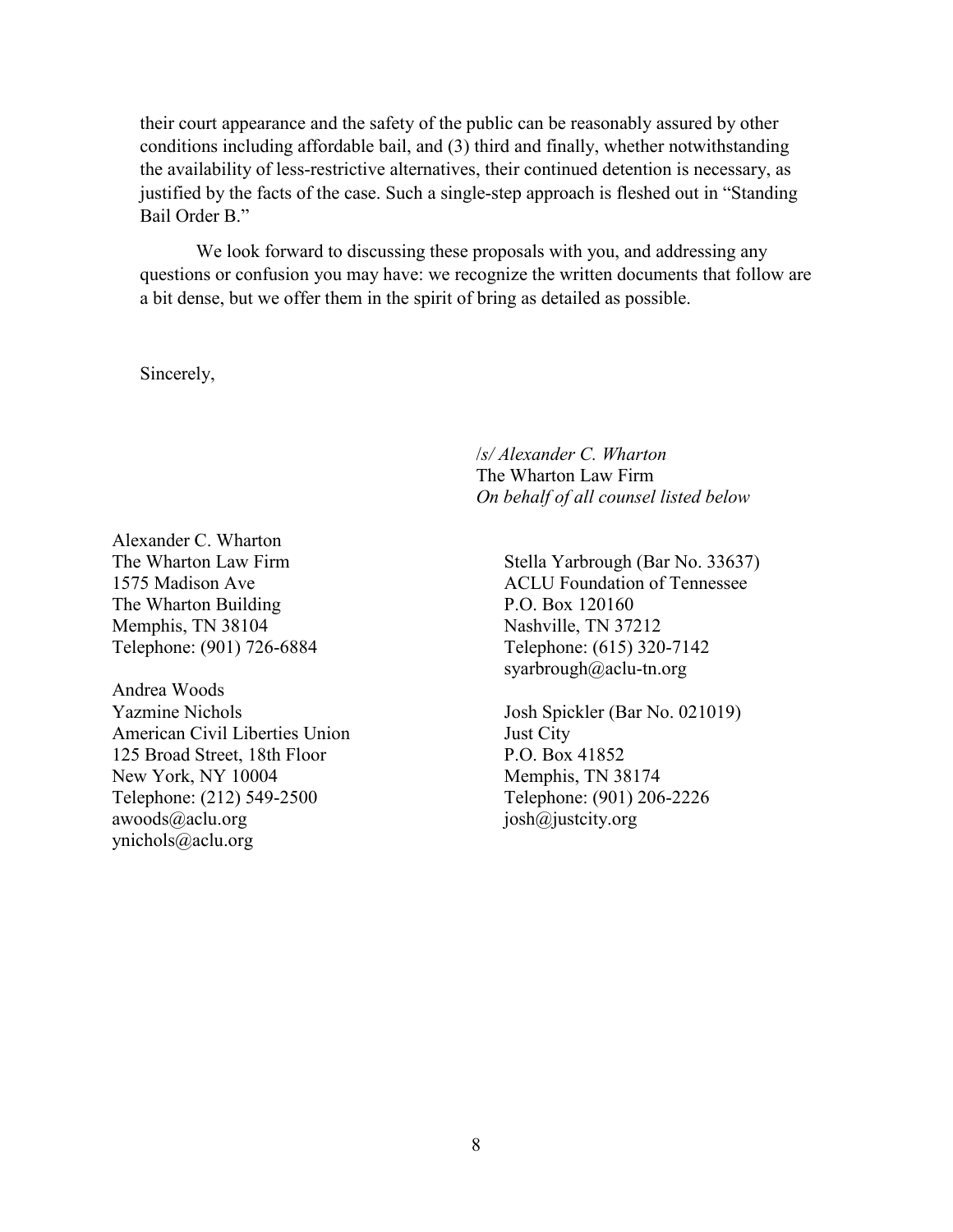# **IN THE GENERAL SESSIONS CRIMINAL COURT OF SHELBY COUNTY, TENNESSEE**

#### **[PROPOSED] STANDING BAIL ORDER "A"**

Consistent with its statutory authority under Tenn. Code Ann.  $\S$  40-1-111(a)(1)(A)(iv), the Court hereby issues the following Standing Bail Order establishing a procedure by which judges and judicial commissioners will determine the appropriate, least restrictive conditions of pretrial release for each individual arrestee. This Order is effective

The procedures set forth below shall apply to all persons arrested in Shelby County for non-capital crimes. These procedures are to be adhered to for new charges even if the individual is subject to other detention holds from any authority. As discussed below, in cases where a detention hold is capable of being adjudicated by the local judiciary (i.e. bench warrant, contempt order, alleged probation or parole violation), judicial officers shall act promptly to adjudicate the hold. In cases where a detention hold is issued by another authority (i.e. federal detainer, extradition hold), the procedures below shall be adhered to with respect to the new arrest in Shelby County notwithstanding the hold.

The procedures set forth below outline a system in which judicial officers have discretion to act appropriately in every individual case, consistent with the requirements of the U.S. Constitution and factors and considerations set forth by Tennessee law. These procedures distinguish between an unaffordable bail order and an affordable bail order, because an unaffordable bail order serves to detain an individual and an affordable bail order does not. These procedures contemplate that in certain instances, an unaffordable bail order may be appropriate, but only after careful consideration of less restrictive alternatives, adequate procedural safeguards, and sufficient findings.

After arrest, individuals will first be interviewed by a representative of Pretrial Services, and then screened by an on-duty Judicial Commissioner to evaluate them for recognizance release or release on other conditions ("release screening"). If the Judicial Commissioner does not elect to release the individual, they will appear before a General Sessions Judge at the next-available calendar day, no later than 48 hours after arrest, for a bail hearing.

# **I. Timing and Format of Initial Release Screening**

Within 12 hours of arrest, an individual will come before a judicial commissioner for an evaluation of whether they shall be released on their own recognizance, released subject to additional conditions, or held for a further hearing to determine whether no conditions or combination of conditions will reasonably assure their future court appearance and/or the safety of persons in the community. This initial process before the judicial commissioner shall be known as the "release screening."

Prior to the release screening: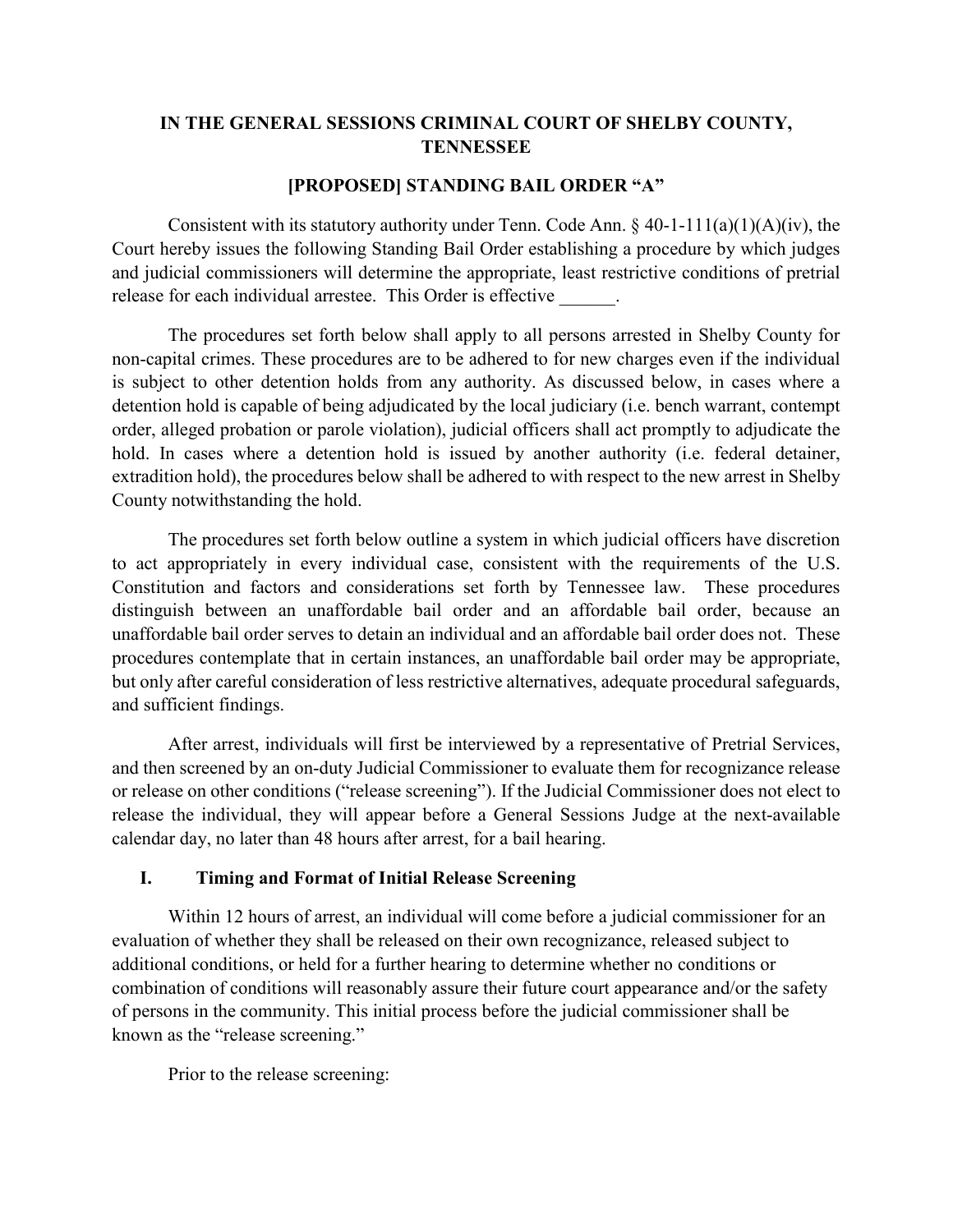- 1. The arrested individual shall be given notice, by a representative of the Pretrial Services Division, of the purpose of the release screening and the fact that their financial information will be collected for the purposes of determining the least restrictive conditions for their pretrial release. The individual will be notified that, if the commissioner does not order their release, they will appear before a judge for a later bail hearing (including the time, location, and purpose of the bail hearing). All reasonable accommodations shall be made to ensure the individual understands this notice, including but not limited to any needed language interpretation, moving to a quieter space, and providing extra time to review oral and written notice;
- 2. A representative from Pretrial Services shall administer a questionnaire to determine the individual's financial circumstances as part of their intake interview, such as the Ability to Pay Calculator developed by the Vera Institute; and
- 3. A representative from Pretrial Services shall provide relevant information, including but not limited to the arrestee's ability to pay bail, to the on duty judicial commissioner. Pretrial Services is empowered to recommend persons for recognizance release and/or release on other conditions.

At the release screening:

- 1. Pursuant to Tenn. Code Ann. § 40-11-115, and consistent with due process principles, all arrestees shall be presumed to be released on their own recognizance absent compelling evidence that recognizance release will not reasonably assure their future appearance in court.
	- a. The operation of this presumption shall mean that absent evidence that recognizance release will not reasonably assure future court appearance based on the factors in Tenn. Code Ann. § 40-11-115, an individual will be released on recognizance. Only upon a written determination that recognizance release will not reasonably assure an individual's future court appearance, may the judicial commissioner proceed to consider additional conditions of release. Written determinations can be simple and appear on a standardized form.
- 2. For those not released on their own recognizance, judicial commissioners must impose only the least restrictive conditions on release necessary to reasonably assure the individual's future court appearance, consistent with Tenn. Code Ann. § 40-11-116. In cases involving a charge that carries a statutorily-required condition of pretrial release (i.e. vehicular assault, vehicular homicide, or aggravated vehicular homicide with a prior alcohol-related conviction), the commissioner shall impose those mandatory conditions, and determine the least restrictive conditions necessary to assure future court appearance after considering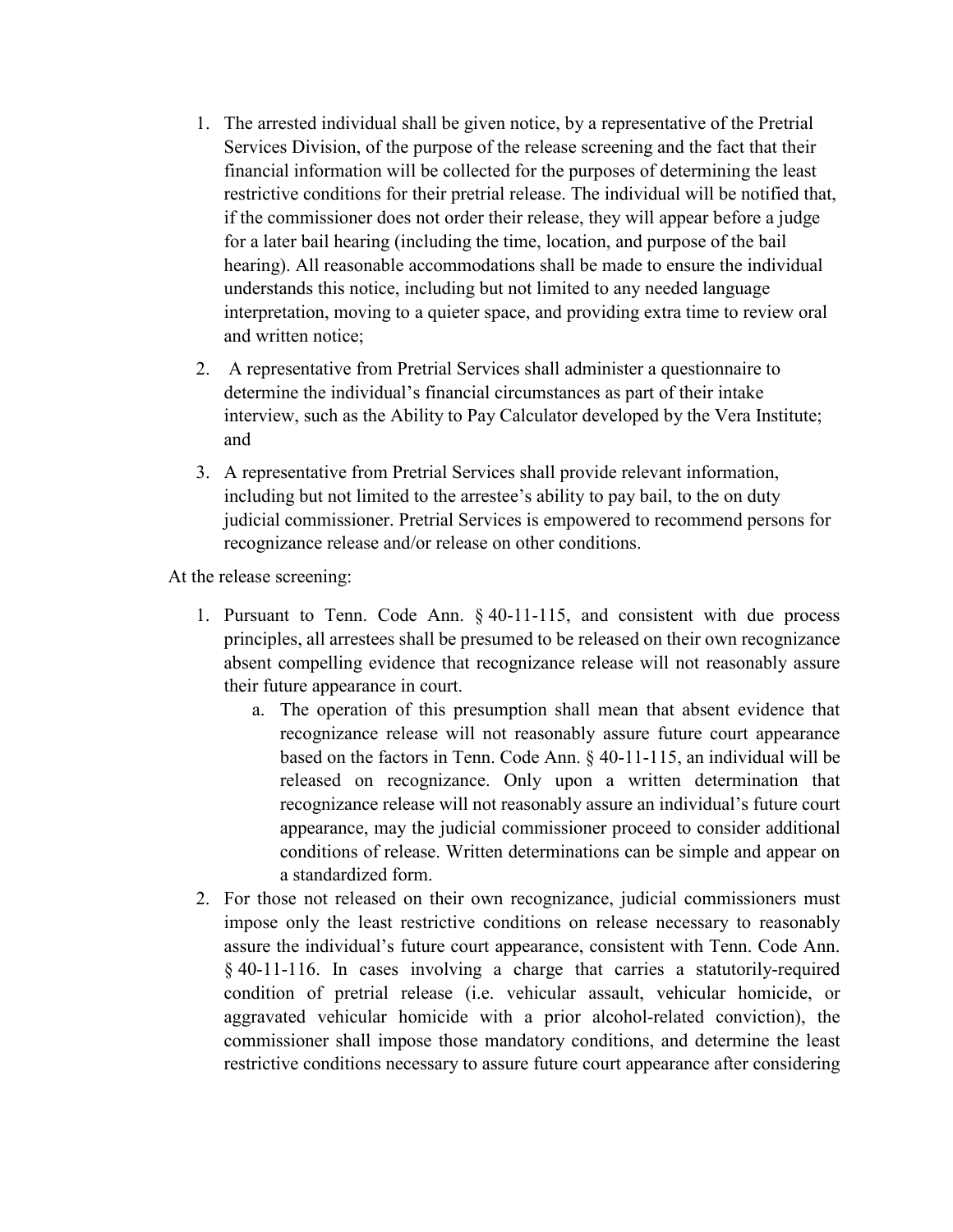the mandatory conditions already imposed (in many cases, the mandatory conditions may be sufficient).

- 3. Because a secured bail amount that a person cannot afford is the equivalent of an order of detention, judicial commissioners are instructed to impose secured money bail as a condition of release only if, pursuant to an individualized financial inquiry, the commissioner determines the bail amount is affordable to the individual.
- 4. The judicial commissioner shall make written findings as to what amount an individual can afford to pay for secured money bail or other conditions, and if imposing bail, their basis for determining that the amount imposed is affordable.

Determining an affordable bail:

- 1. A secured financial requirement will be considered "affordable" if an individual could pay it in its entirety within 24 hours without borrowing money from friends, family, or depending on a commercial surety;
- 2. The judicial commissioner will base their determination regarding "affordability" on the financial information obtained from the pretrial services interview;
- 3. The commissioner will consider any financial costs associated with other conditions of release, i.e. drug monitoring or treatment, and only impose the conditions if they are deemed affordable to the individual, using the same definition and methodology as described above; and
- 4. If an individual is unemployed or receives public benefits (including disability benefits), the commissioner shall presume that no secured bail amount or other condition that carries a financial cost is affordable to the individual.

# **II. Subsequent Bail Hearings for Persons Not Released**

In cases where the judicial commissioner has a good faith basis to believe that no conditions or combination of conditions will reasonably assure the safety of an identifiable person(s) in the community or prevent the individual's willful flight, the judicial commissioner shall set the case for a further hearing before a General Sessions Criminal Court Judge on the next-available calendar date. This hearing before the General Sessions Court will be known as the "bail hearing." The bail hearing shall generally occur within 24 hours, and no longer than 48 hours, after arrest. At the bail hearing, the General Sessions Criminal Court Judge will evaluate the least onerous conditions that will reasonably assure the individual's future court appearance and the safety of persons in the community. If and only if the General Sessions Criminal Court Judge determines that, by clear and convincing evidence, no condition or combination of conditions will suffice to reasonably prevent flight or reasonably assure the safety of an identifiable person or persons in the community, the General Sessions Criminal Court Judge may impose an unaffordable secured bail amount.

The Secured Bail Hearings shall contain the following features:

1. The arrested individual will have the right to be heard and to present evidence;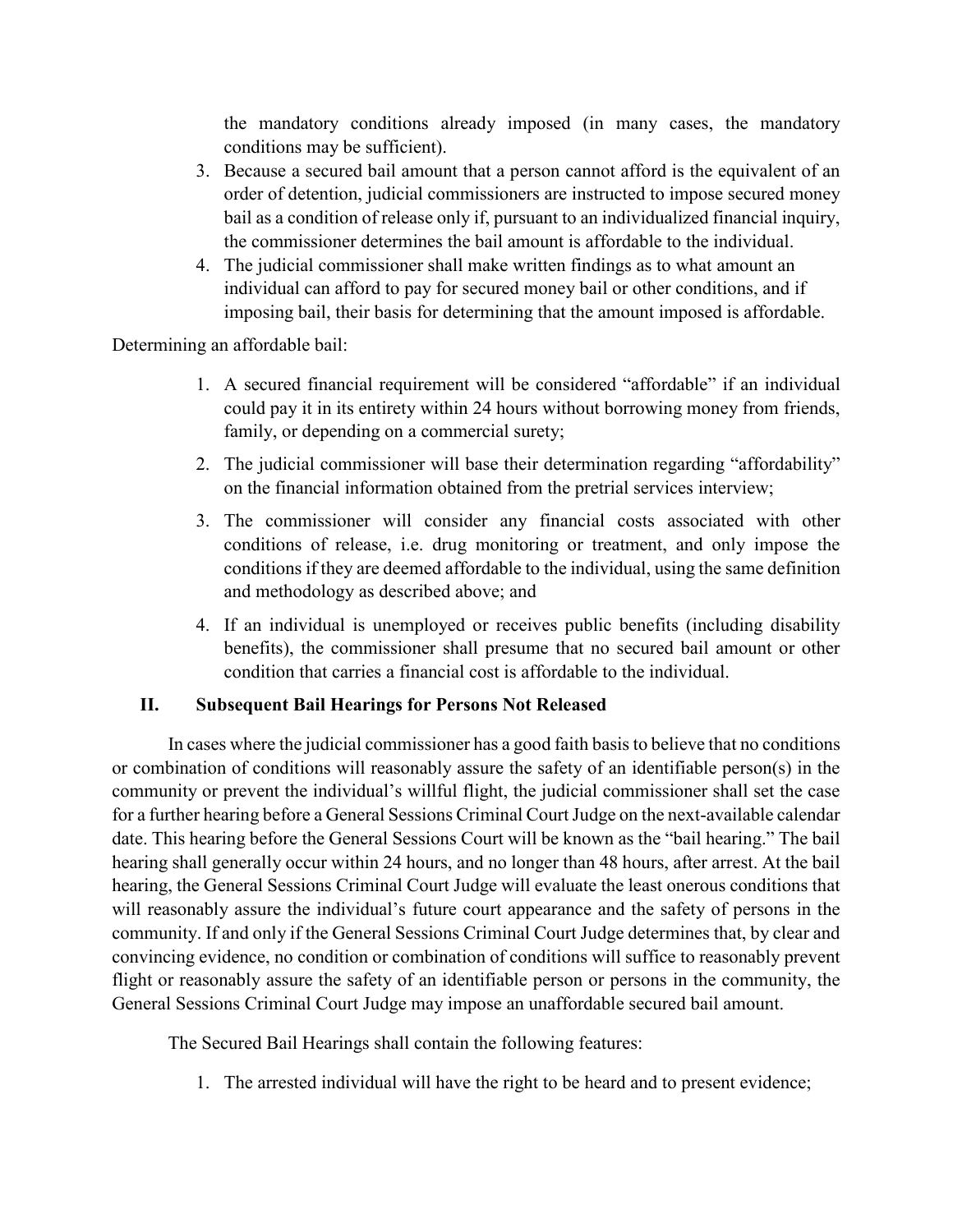- 2. Legal counsel shall be made available to the arrestee free of charge, via a representative from the Shelby County Public Defender's office. The scope of representation from the Public Defender will be limited to advocating for the individual's interests for the purposes of the secured bail hearing, unless and until they are appointed as counsel in an individual's case. The individual will retain the right to represent themselves if they choose;
- 3. A representative of the Shelby County District Attorney's office shall be present and shall bear the burden of justifying, by clear and convincing evidence, the imposition of an unaffordable bail order, or other conditions beyond recognizance release;
- 4. The burden of proof will not shift from the prosecuting attorney;
- 5. The General Sessions Criminal Court Judge shall review the judicial commissioner's findings regarding the individual's ability to pay for secured money bail or other conditions. If the judicial commissioner set what they believed to be an affordable bail, but the person remains detained, the General Sessions Court will review the bail amount and ensure affordable bail is in fact affordable;
- 6. The General Sessions Criminal Court Judge shall review the judicial commissioner's determination that recognizance release was not appropriate. If the General Sessions Judge believes recognizance release *is* appropriate, they shall order recognizance release in accordance with Tenn. Code Ann. § 40-11- 115;
- 7. The General Sessions Criminal Court Judge must consider all the factors expressed in Tenn. Code Ann. §§40-11-115-118, along with the individual's presumed innocence and constitutional right to pretrial liberty;
- 8. The General Sessions Criminal Court Judge must explain on the record the reason for finding clear and convincing evidence that no condition or combination of conditions will reasonably assure the individual's future court appearance or the safety of identifiable person(s) in the community. Clear and convincing evidence must be based on the totality of the circumstances, and cannot be justified solely by the nature of the pending charge or the individual's Public Safety Assessment score;
- 9. The General Sessions Criminal Court Judge is to consider that mere failures to appear in court are generally preventable with interventions such as court reminders or transportation assistance, and thus enter detention orders based only on a risk of willful flight or an identifiable danger to others;
- 10. The General Sessions Criminal Court Judge is to consider guidance from the U.S. Supreme Court that pretrial liberty is the norm, and detention prior to trial the "carefully limited exception." *United States v. Salerno*;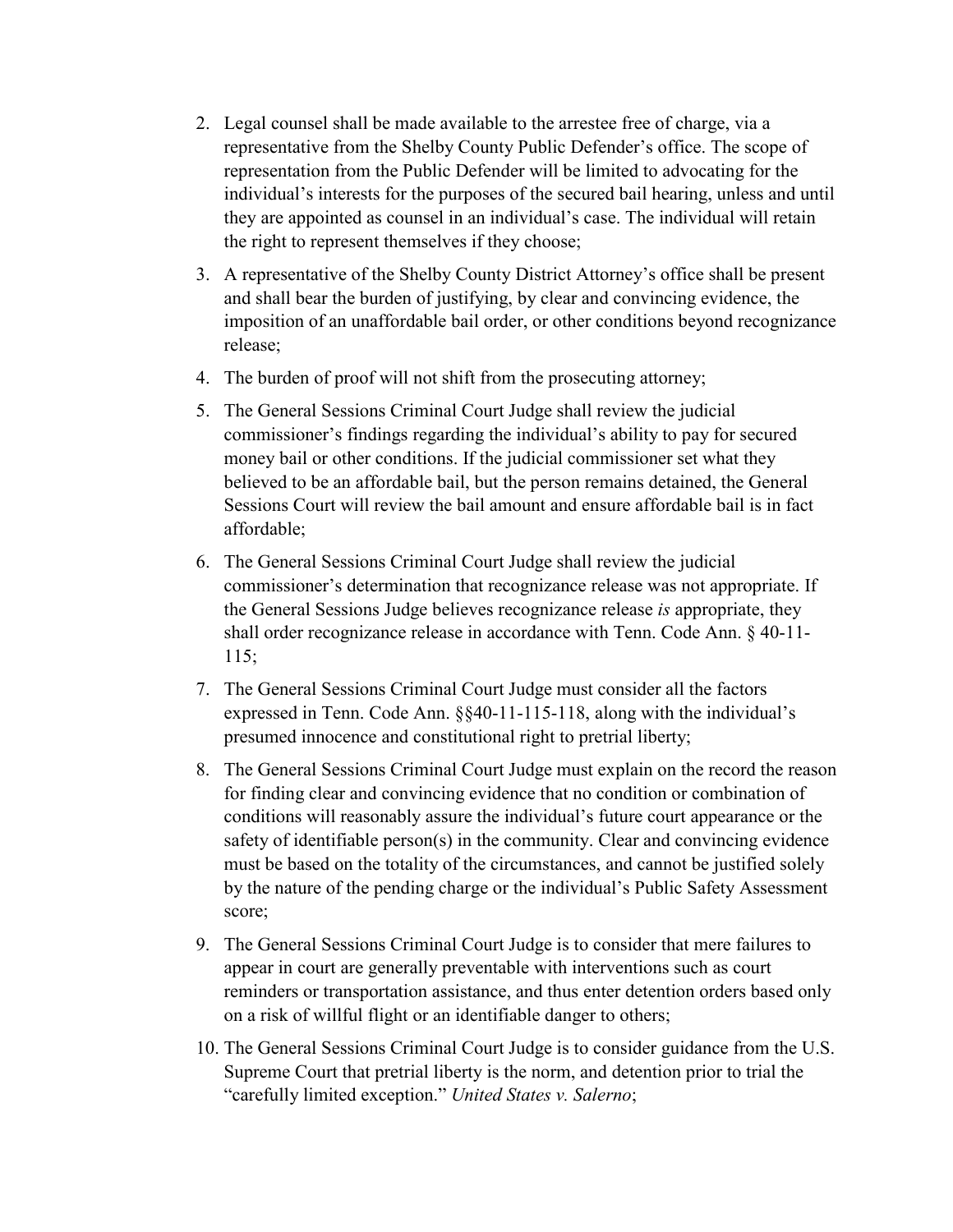- 11. The General Sessions Criminal Court Judge will examine whether the individual is detained due to a hold from another case or authority (i.e. probation or parole holds, warrants from other jurisdictions). The General Sessions Criminal Court Judge shall set a prompt hearing to resolve any holds the jurisdiction of the Shelby County Courts to address (i.e. probation or parole holds, bench warrants, contempt orders). The presence of another hold will not be a basis to ignore the Court's obligations to set appropriate and least-restrictive conditions on the new pending case; and
- 12. The Secured Bail Hearings shall be open to the public, broadcast online via livestream if conducted via videoconference, and recorded via audio recording or a court reporter.

If the General Sessions Criminal Court Judge determines that detention is necessary and the least restrictive means to reasonably prevent the individual's willful flight and/or to prevent a serious risk of danger to an identifiable person or persons in the community, it may enter a secured bail requirement in an unaffordable amount, which will function as a detention order.

The individual will have an opportunity to appeal a secured bail order under the ordinary course.

The individual or their counsel may petition the Court to reconsider or reduce the bond requirement at any time upon the presentation of new evidence. Upon motions based on new evidence, it shall be the defendant's burden to justify a change in bond conditions. The individual or their counsel may otherwise petition the Court to reconsider or reduce the bond requirement every thirty (30) days. During periodic bond reviews, the Court will review the bond conditions *de novo*, and the prosecuting authority will carry the burden of justifying the continuance of the condition by a preponderance of the evidence.

# **III. Notices Upon Release from Jail**

Persons ordered released shall be given notice of the time and place of their next court date, a clear explanation (orally or in writing<sup>[1](#page-12-0)</sup>) of how to connect with any services or conditions imposed as a requirement of release, as well as information on how to apply for indigent defense counsel. All reasonable accommodations shall be made to ensure the individual understands these notices and information, including but not limited to any needed language interpretation, moving to a quieter space, and providing extra time to review oral and written notices.

//

//

 $\overline{\phantom{a}}$ 

<span id="page-12-0"></span><sup>&</sup>lt;sup>1</sup> Written reminders and instructions, similar to an appointment reminder card from a doctor or dentist's office, will be particularly helpful for persons who have cognitive disabilities or may need information presented to them in more ways than just orally.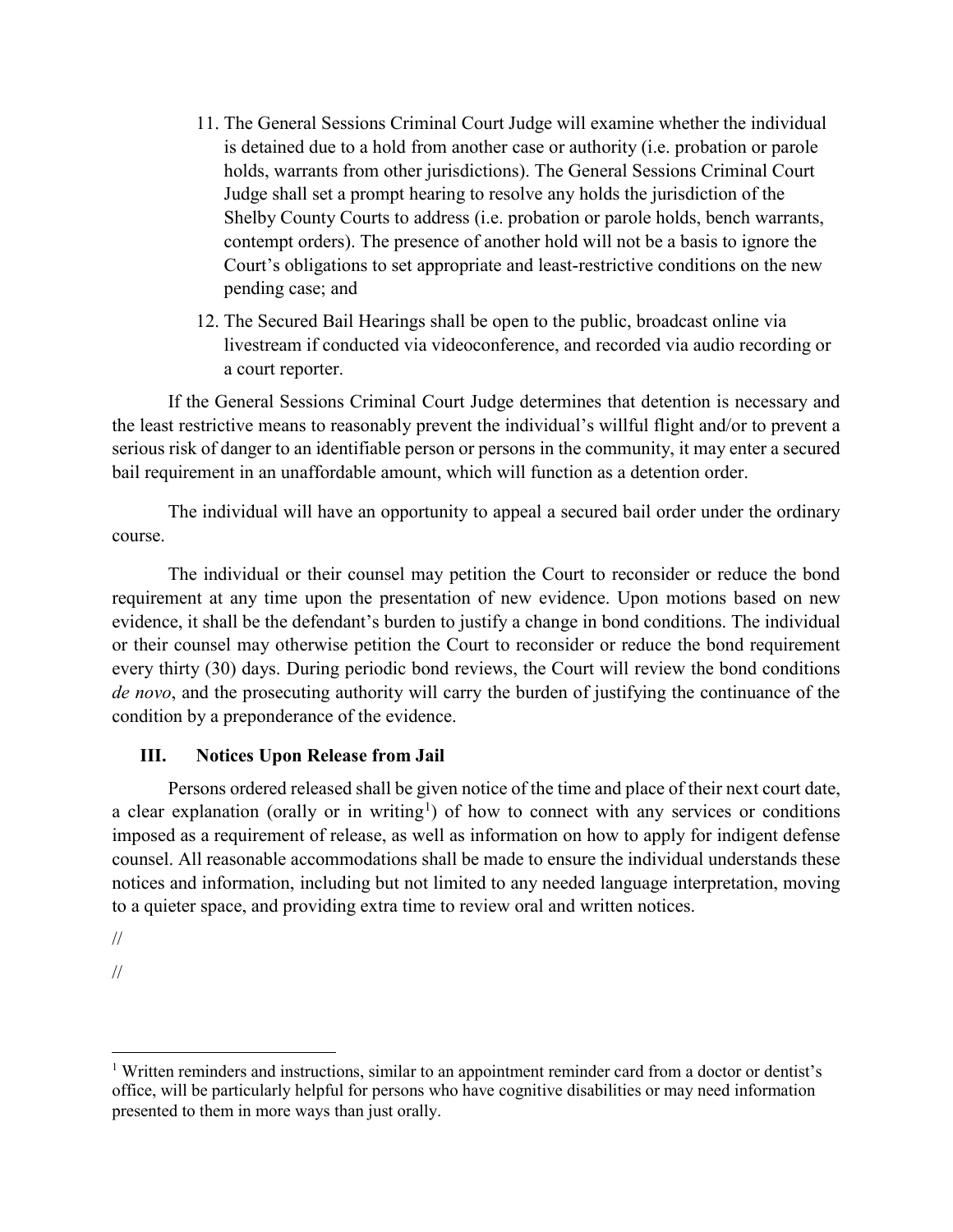It is therefore ORDERED, ADJUDGED, AND DECREED, this day of 3022

Judge Bill Anderson Division VII

Judge Karen L. Massey Division XI

Judge Tim J. Dwyer Division VIII

Judge Silvio R. Lucchesi Division XII

Judge Gerald Skahan Division IX

Judge Louis J. Montesi, Jr. Division XIII

Judge Chris Turner Division X

\_\_\_\_\_\_\_\_\_\_\_\_\_\_\_\_\_\_\_\_\_\_\_\_\_\_\_\_\_\_

Judge Patrick Dandridge Division XIV

\_\_\_\_\_\_\_\_\_\_\_\_\_\_\_\_\_\_\_\_\_\_\_\_\_\_\_\_\_\_

\_\_\_\_\_\_\_\_\_\_\_\_\_\_\_\_\_\_\_\_\_\_\_\_\_\_\_\_\_\_

Judge Loyce Lambert Ryan Division XV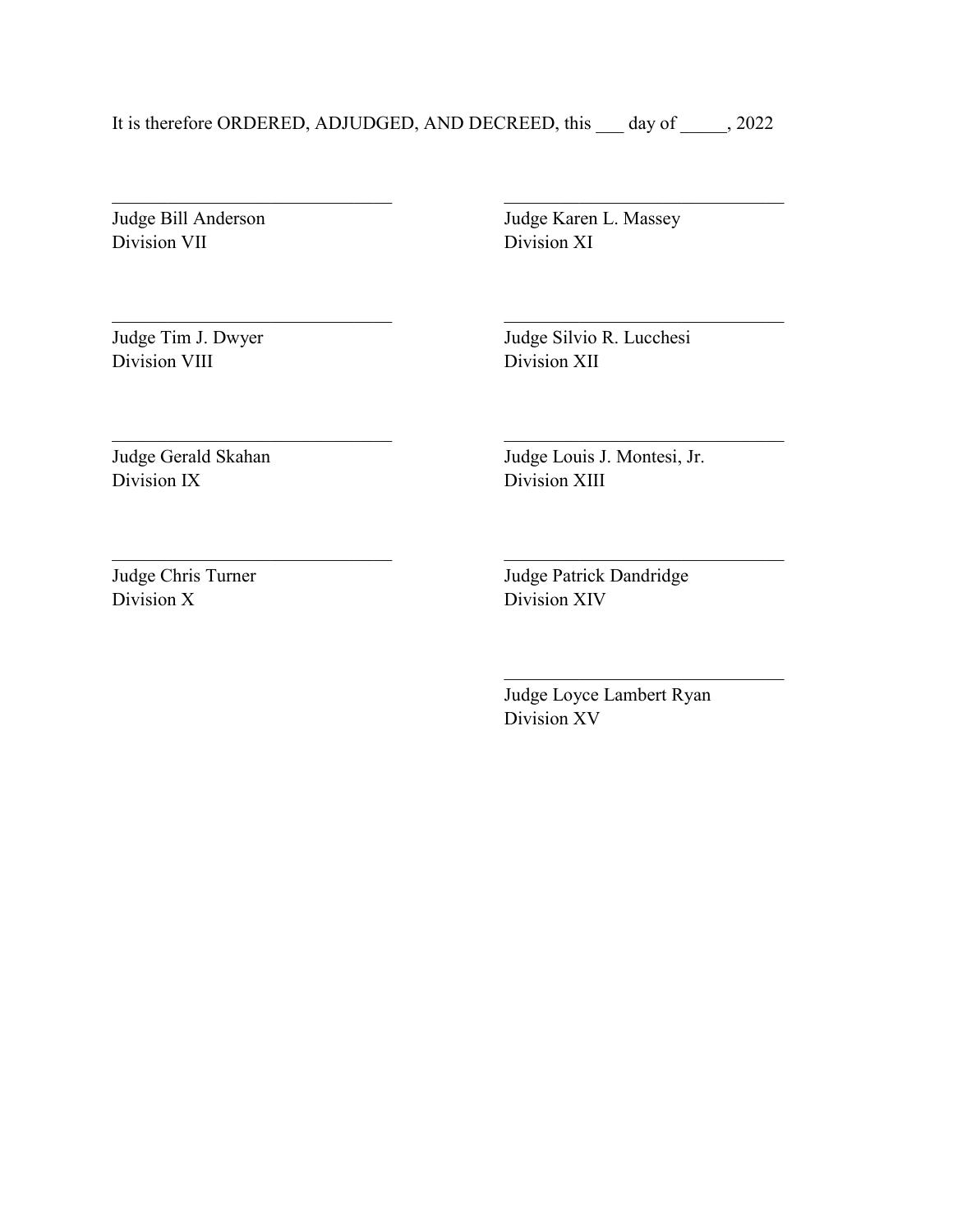# **IN THE GENERAL SESSIONS CRIMINAL COURT OF SHELBY COUNTY, TENNESSEE**

#### **[PROPOSED] STANDING BAIL ORDER "B"**

Consistent with its statutory authority under Tenn. Code Ann.  $\S$  40-1-111(a)(1)(A)(iv), the Court hereby issues the following Standing Bail Order establishing a procedure by which judges and judicial commissioners will determine the appropriate, least restrictive conditions of pretrial release for each individual arrestee. This Order is effective

The procedures set forth below shall apply to all persons arrested in Shelby County for non-capital crimes. These procedures are to be adhered to for new charges even if the individual is subject to other detention holds from any authority. As discussed below, in cases where a detention hold is capable of being adjudicated by the local judiciary (i.e. bench warrant, contempt order, alleged probation or parole violation), judicial officers shall act promptly to adjudicate the hold. In cases where a detention hold is issued by another authority (i.e. federal detainer, extradition hold), the procedures below shall be adhered to with respect to the new arrest in Shelby County notwithstanding the hold.

The procedures set forth below outline a system in which judicial officers have discretion to act appropriately in every individual case, consistent with the requirements of the U.S. Constitution and factors and considerations set forth by Tennessee law. These procedures distinguish between an unaffordable bail order and an affordable bail order, because an unaffordable bail order serves to detain an individual and an affordable bail order does not. These procedures contemplate that in certain instances, an unaffordable bail order may be appropriate, but only after careful consideration of less restrictive alternatives, adequate procedural safeguards, and sufficient findings.

#### **I. Timing and Format of Bail Hearings**

Within 24 hours of arrest, an individual will come before a judicial officer for an evaluation of whether they shall be released on their own recognizance, released subject to additional conditions, or detained on unaffordable bail. This hearing shall be known as the "bail hearing."

Prior to the bail hearing:

1. The arrested individual shall be given notice, by a representative of the Pretrial Services Division, of the purpose of the bail hearing and the fact that their financial information will be collected for the purposes of determining the least restrictive conditions for their pretrial release. All reasonable accommodations shall be made to ensure the individual understands this notice, including but not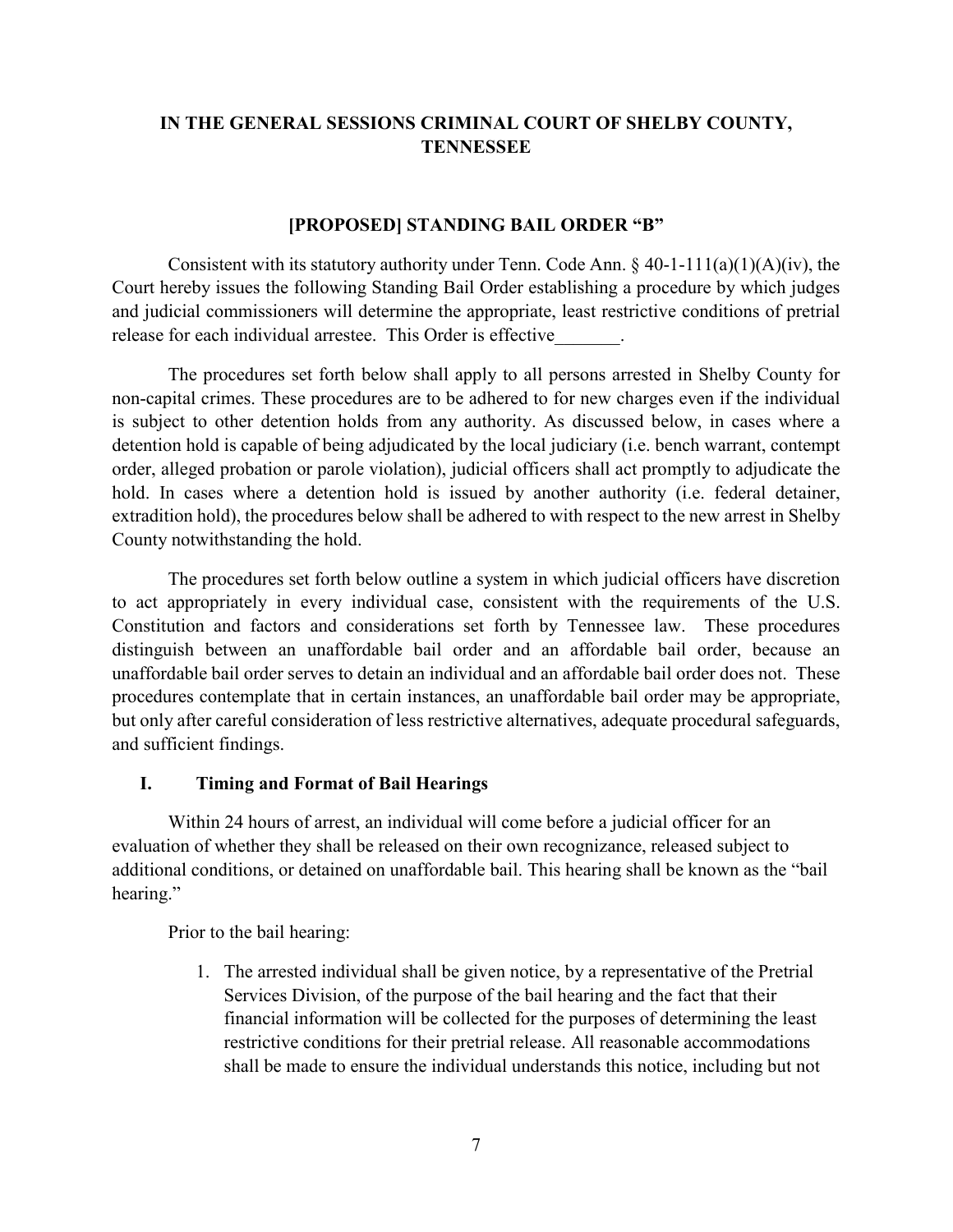limited to any needed language interpretation, moving to a quieter space, and providing extra time to review oral and written notice;

- 2. A representative from Pretrial Services shall administer a questionnaire to determine the individual's financial circumstances, such as the Ability to Pay Calculator developed by the Vera Institute; and
- 3. A representative from Pretrial Services shall provide relevant information, including but not limited to the arrestee's ability to pay bail, to the judicial officer. Pretrial Services is empowered to recommend persons for recognizance release and/or release on other conditions.

At the bail hearing:

- 1. The arrested individual will have the right to be heard and to present evidence;
- 2. Legal counsel shall be made available to the arrestee free of charge, via a representative from the Shelby County Public Defender's office. The scope of representation from the Public Defender will be limited to advocating for the individual's interests for the purposes of the secured bail hearing, unless and until they are appointed as counsel in an individual's case. The individual will retain the right to represent themselves if they choose;
- 3. A representative of the Shelby County District Attorney's office shall be present and shall bear the burden of justifying conditions of release other than recognizance release, including the burden to justify orders of unaffordable bail based on a showing that no condition or combination of conditions will reasonably assure the individual's future court appearance or the safety of a person or persons in the community;
- 4. The judicial officer shall inquire into, and make findings on the record (orally or in writing) regarding the individual's ability to pay for secured money bail or other conditions.
- 5. Bail hearings shall be held daily between 9 a.m. and 6 p.m., be open to the public or broadcast online via livestream if conducted via videoconference, and recorded via audio recording or a court reporter.

# **II. Presumption of Recognizance Release**

Pursuant to Tenn. Code Ann. § 40-11-115, and consistent with due process principles, all arrestees appearing for a bail hearing shall be presumed to be released on their own recognizance absent clear and convincing evidence that recognizance release will not reasonably assure their future appearance in court. The operation of this presumption shall mean that:

1. Absent evidence presented by the prosecuting authority that recognizance release will not reasonably assure future court appearance based on the factors in Tenn. Code Ann. § 40- 11-115, an individual will be released on recognizance; and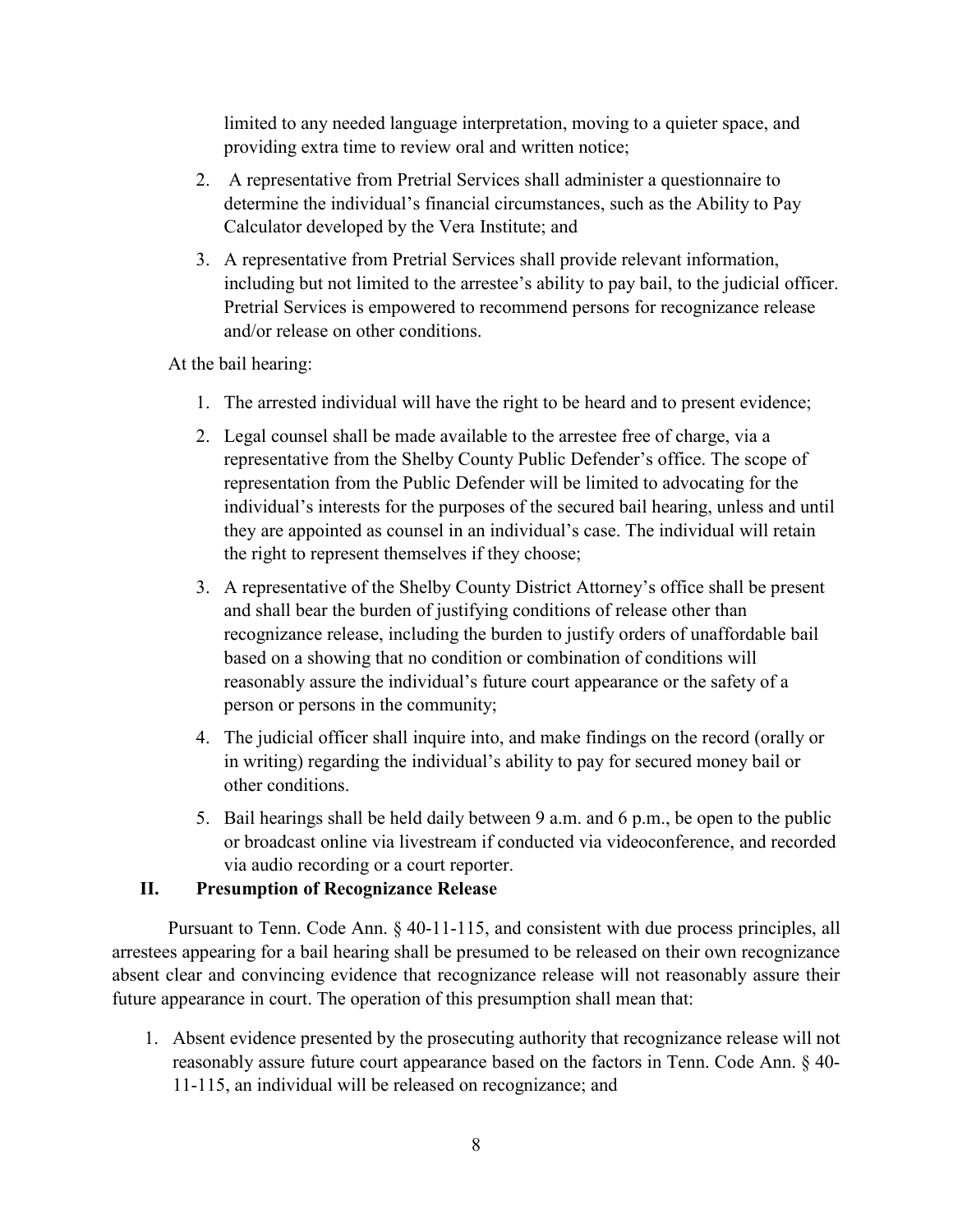2. There shall be no burden on the arrestee or their counsel to present argument or evidence other than to rebut argument and/or evidence from the prosecuting authority.

Only upon a determination, made orally or in writing, that recognizance release will not reasonably assure an individual's future court appearance, may the judicial officer proceed to consider additional conditions of release as described below.

#### **III. Determinations of Ability to Pay, Least Restrictive Conditions**

For those not released on their own recognizance, judicial officers must impose only the least restrictive conditions on release necessary to reasonably assure the individual's future court appearance, consistent with Tenn. Code Ann. § 40-11-116. In cases involving a charge that carries a statutorily-required condition of pretrial release (i.e. vehicular assault, vehicular homicide, or aggravated vehicular homicide with a prior alcohol-related conviction), the judicial officer shall impose those mandatory conditions, and consider the least restrictive conditions necessary to assure future court appearance after imposing any mandatory conditions (the mandatory conditions may in many instances be sufficient).

Because a secured bail amount that a person cannot afford is the equivalent of an order of detention, judicial officers must determine what if any bail amount is affordable to the individual, and treat orders of unaffordable bail as the equivalent of a detention order. The judicial officer may impose conditions that will function to detain, i.e. an unaffordable bail amount or other unattainable condition, but only upon (1) a motion from the prosecuting authority to do so and (2) a finding by clear and convincing evidence that no condition or combination of conditions will reasonably assure the safety of identifiable person(s) in the community or prevent the individual's willful flight.

For the purposes of this section:

- 1. A secured financial requirement will be considered "affordable" if an individual could pay it in its entirety within 24 hours without borrowing money from friends, family, or depending on a commercial surety;
- 2. The judicial officer will base their determination regarding "affordability" on the financial information obtained from the pretrial services interview and any colloquy by the judicial officer and the arrestee and their counsel;
- 3. The judicial officer will consider any financial costs associated with other conditions of release, i.e. drug monitoring or treatment, and only impose the conditions if they are deemed affordable to the individual, using the same definition and methodology as described above; and
- 4. If an individual is unemployed or receives public benefits (including disability benefits), the judicial officer shall presume that no secured bail amount or other condition that carries a financial cost is affordable to the individual.

# **IV. Motion for Unaffordable Bail**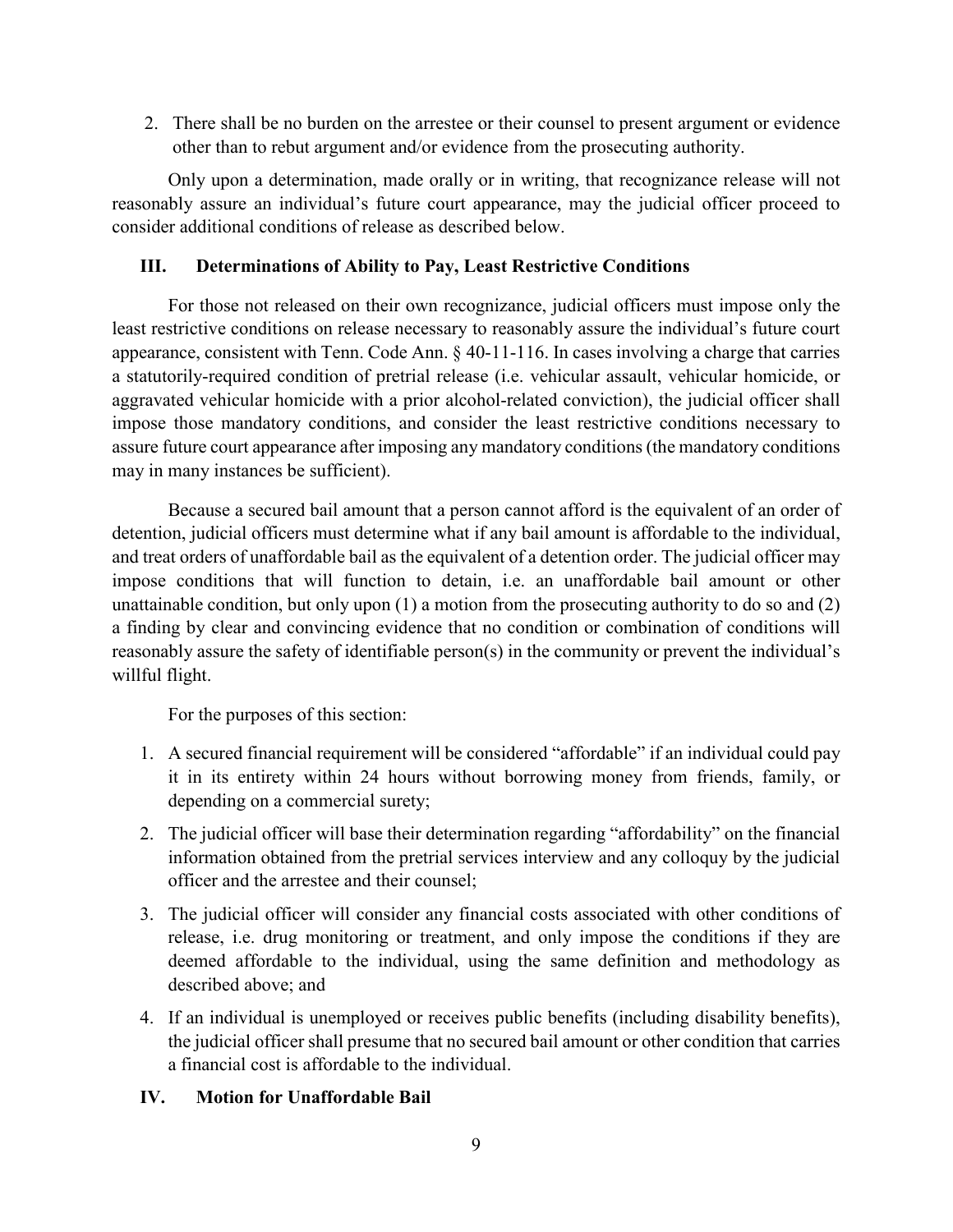In cases where the prosecuting authority has a good faith basis to believe that no conditions or combination of conditions will reasonably assure the safety of an identifiable person(s) in the community or prevent the individual's willful flight, the prosecuting authority shall move for an unaffordable bail order. Upon such a motion:

- 1. The judicial officer must consider all the factors expressed in Tenn. Code Ann. §§40-11- 115-118, along with the individual's presumed innocence and constitutional right to pretrial liberty;
- 2. The arrested individual and their counsel must be given an opportunity to present evidence and argument in response to the motion;
- 3. The prosecuting authority bears the burden of justifying detention by clear and convincing evidence;
- 4. The judicial officer must explain on the record the reason for finding clear and convincing evidence that no condition or combination of conditions will reasonably assure the individual's future court appearance or the safety of identifiable person(s) in the community. Clear and convincing evidence must be based on the totality of the circumstances, and cannot be justified solely by the nature of the pending charge or the individual's Public Safety Assessment score;
- 5. Consistent with the allocation of the burden of proof, the judicial officer cannot impose detention without a motion from the government, nor shift the burden to the defense to resist detention absent a sufficient showing of an unmitigable risk of flight or danger to others if the individual were released;
- 6. The judicial officer is to consider that mere failures to appear in court are generally preventable with interventions such as court reminders or transportation assistance, and thus enter detention orders based only on a risk of willful flight or an identifiable danger to others; and
- 7. The judicial officer is to consider guidance from the U.S. Supreme Court that pretrial liberty is the norm, and detention prior to trial the "carefully limited exception." *United States v. Salerno*.

If, upon following the procedures listed above, the judicial officer determines by clear and convincing evidence that no condition or combination of conditions will suffice to reasonably prevent flight or reasonably assure the safety of an identifiable person or persons in the community, the judicial officer may impose an unaffordable secured bail amount.

The individual will have an opportunity to appeal an unaffordable bail order under the ordinary course.

# **V. Other Considerations**

If an individual remains incarcerated seventy-two (72) hours after their bail hearing, but was not ordered detained pursuant to a valid order (i.e. the judicial officer intended that they be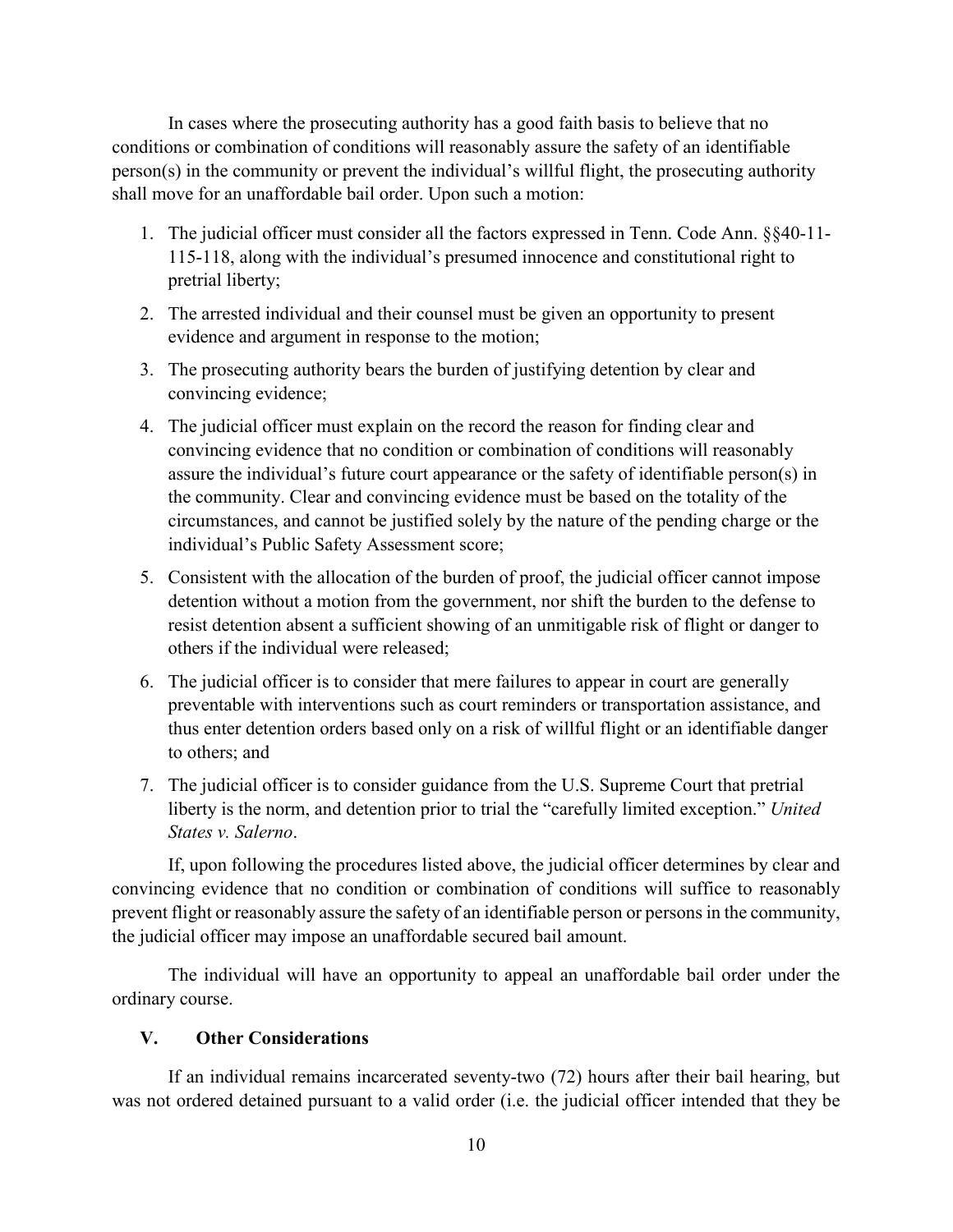released), they shall be brought as soon as practicable before a General Sessions Criminal Court Judge for a bail review. The purpose of the bail review will be to examine why, notwithstanding the court's prior release order, the individual remains detained. If their detention is due to a condition of release proving to be unattainable despite the Court's release order, the General Sessions Criminal Court Judge shall adjust the condition to effectuate their release. If their detention is due to a hold from another case or authority, the General Sessions Criminal Court Judge shall set a prompt hearing to resolve any holds the jurisdiction of the Shelby County Courts to address (i.e. probation or parole holds, bench warrants, contempt orders).

The individual or their counsel may petition the Court to reconsider or reduce the bond requirement at any time upon the presentation of new evidence. Upon motions based on new evidence, it shall be the defendant's burden to justify a change in bond conditions. The individual or their counsel may otherwise petition the Court to reconsider or reduce the bond requirement every thirty (30) days. During periodic bond reviews, the Court will review the bond conditions *de novo*, and the prosecuting authority will carry the burden of justifying the continuance of the condition by a preponderance of the evidence.

#### **VI. Notices Upon Release from Jail**

Persons ordered released shall be given notice of the time and place of their next court date, a clear explanation (orally or in writing) of how to connect with any services or conditions imposed as a requirement of release, as well as information on how to apply for indigent defense counsel. All reasonable accommodations shall be made to ensure the individual understands these notices and information, including but not limited to any needed language interpretation, moving to a quieter space, and providing extra time to review oral and written notices.

- //
- // // // // // // // //